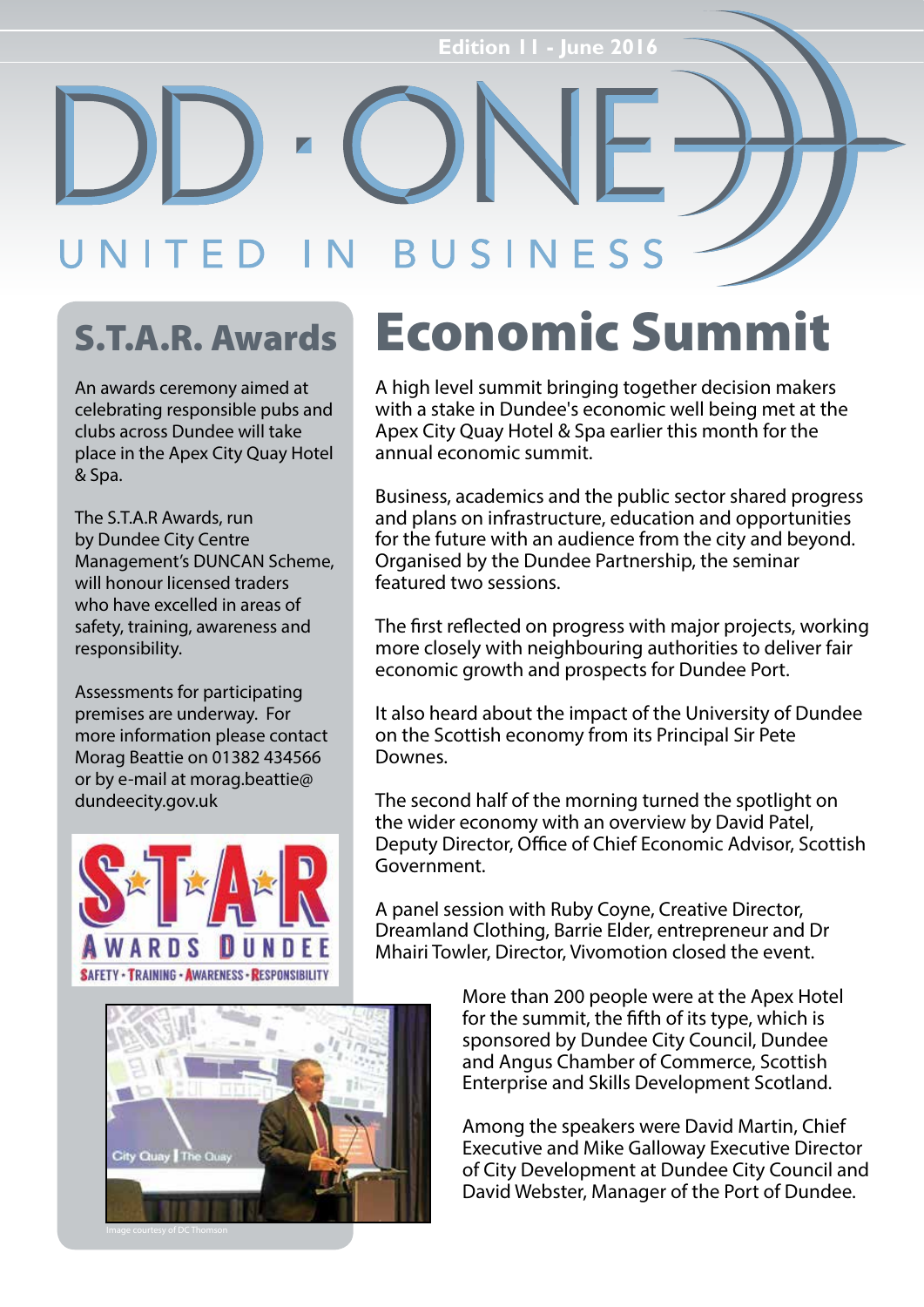# Dundee Gets Ready to Celebrate Independents' Day

#### **Dundee City Centre is flying the flag for local retailers and celebrating the contribution independent businesses make to the local economy.**

On 4th July, members of the public are being encouraged to buy at least one item from an independent shop in Dundee City Centre to celebrate Independents' Day 2016.

Organised by City Centre Management in conjunction with the DD One trader group, the event will see participating traders and tourist attractions offer special discounts and incentives to shoppers and visitors.

Sarah Craig, City Centre Manager, said, ''We are incredibly proud to have such a wonderful independent offering in Dundee City Centre, from bread making to butchery, jewellers and outfitters, key cutters, tailors and cobblers, hairdressers and beauticians, gift shops, health food stores, restaurants and pubs.

''Many of our independent traders support local artists and designers, food producers and growers, so buying from an independent you're buying products absolutely unique to the area. When you shop at our local butchers, bakers or wholefood shops or eat at the independent restaurants, it's also likely that what's being sold has had a short fieldto-fork journey, making the produce far fresher than anything you will buy from a supermarket.

''Research also shows that for every £1 spent in an independent shop, around 50 to 70p circulates back into the local economy allowing other local businesses to prosper and grow.



''Independents' Day is a great opportunity for small businesses to shout about their unique offering and for local people to show their support by buying from an independent trader. ''

Brett Davidge, Chair of the DD One business group, added, ''It's fantastic that we are celebrating the vibrancy that independents bring to the City Centre. Independent retailers are the lifeblood of the High Street, offering specialist products and service, knowledge and passion for retail and their customers.

''To help retain money in the City, the DD One trader group is currently exploring the introduction of a City Gift Card scheme. This will be a unique way for people to give the gift of shopping, socialising, eating and drinking in Dundee City Centre whilst at the same time ensuring that money spent locally stays locally.''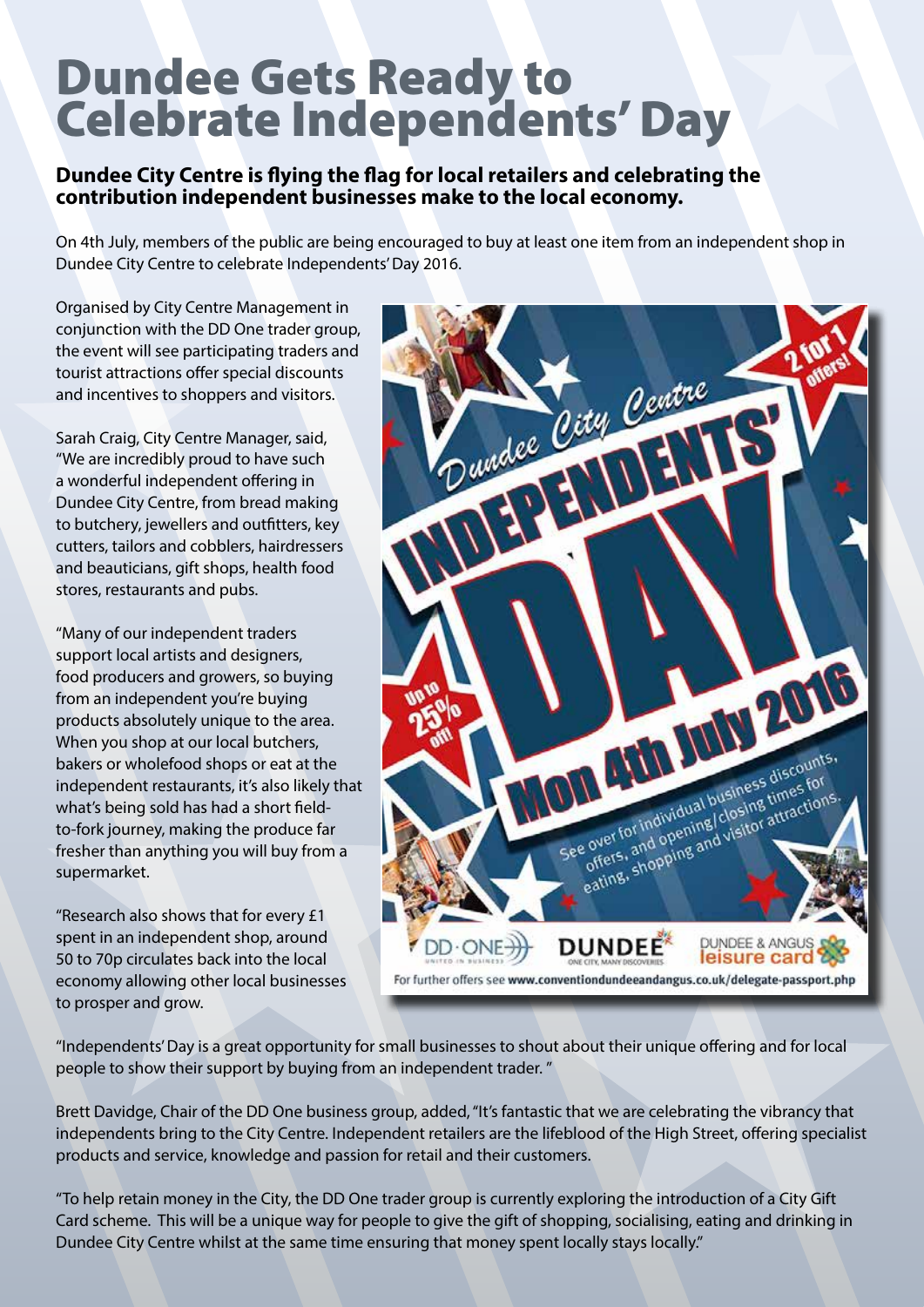### The Independents' Day Offering includes.....

**Discovery Point Two for one tickets**

**Gazeley's Delicatessen Ltd 10% off sales over £10 Henry's Coffee House 15% discount Italian Grill 15% discount on all food J Allan Braithwaite Limited 10% off sales over £10 Linden Furniture Ltd Special offers on the day Little Thistle 25% off purchases over £20 Meat House Bar & Grill 15% discount on all food**

**THE CARTOCON STORE 10% off The Kilt Hire Co 15% discount on stock items The Unicorn Preservation Society Kids go Free.**

**ARKiVE 15% discount off (Excludes sale items and watches. Cannot be used in conjunction with any other offers.)**

**Bears and Buddies Workshop 20% off and children's activities - Dundee's Build Your Bear Retail Store and Party Centre**

**Charlie Taylor Hair & Beauty Complimentary deluxe hair treatment with every appointment booked on the day**

**Cooper & McKenzie 15% discount on all summer trouser ranges**

**Dundee Science Centre 15% off all products in Dundee Science Centre Gift Shop 15% off Annual Memberships for Dundee Science Centre 10% off Children's Parties,with £50 deposit paid on day (4th July 2016)**

**Heart Space Whole Foods Discount, demonstration - tastings, refreshments**

**Jahangir Restaurant Express Lunch £5.00 (see in restaurant for T&C's)**

**Lee's Keys and Tees 25% off all keys, watch batteries, watch straps and name plates**

**Mail Boxes Etc Giveaways, discount on various services etc**

**Ozzys 15% discount off (Excludes sale items and watches. Cannot be used in conjunction with any other offers.)**

**Pillars Bar Free jutebox, discounts on both soft and alcoholic drinks, finger buffet**

**Project Pie <b>Buy 2 Pizza's & get one free** 

**Quirky Coo 10% discount. Free cotton bag with purchases over £20**

**Scott Brothers Discount on products**

**Stitch Master 10% discount on all orders\*; 15% discount on all orders over £45.00\*; same day service\*; complimentary sweets \*subject to T&C's**

**The Health Store Discount on key selling lines; Tastings; Samples**

**Free entry for children under 14 and they will also receive a free Kids book. Children under 14 must be accompanied by an adult.**

**Tokyos 20% discount off final bill (Cannot be used in conjunction with any other offers)**

**Verdant Works Two for one tickets**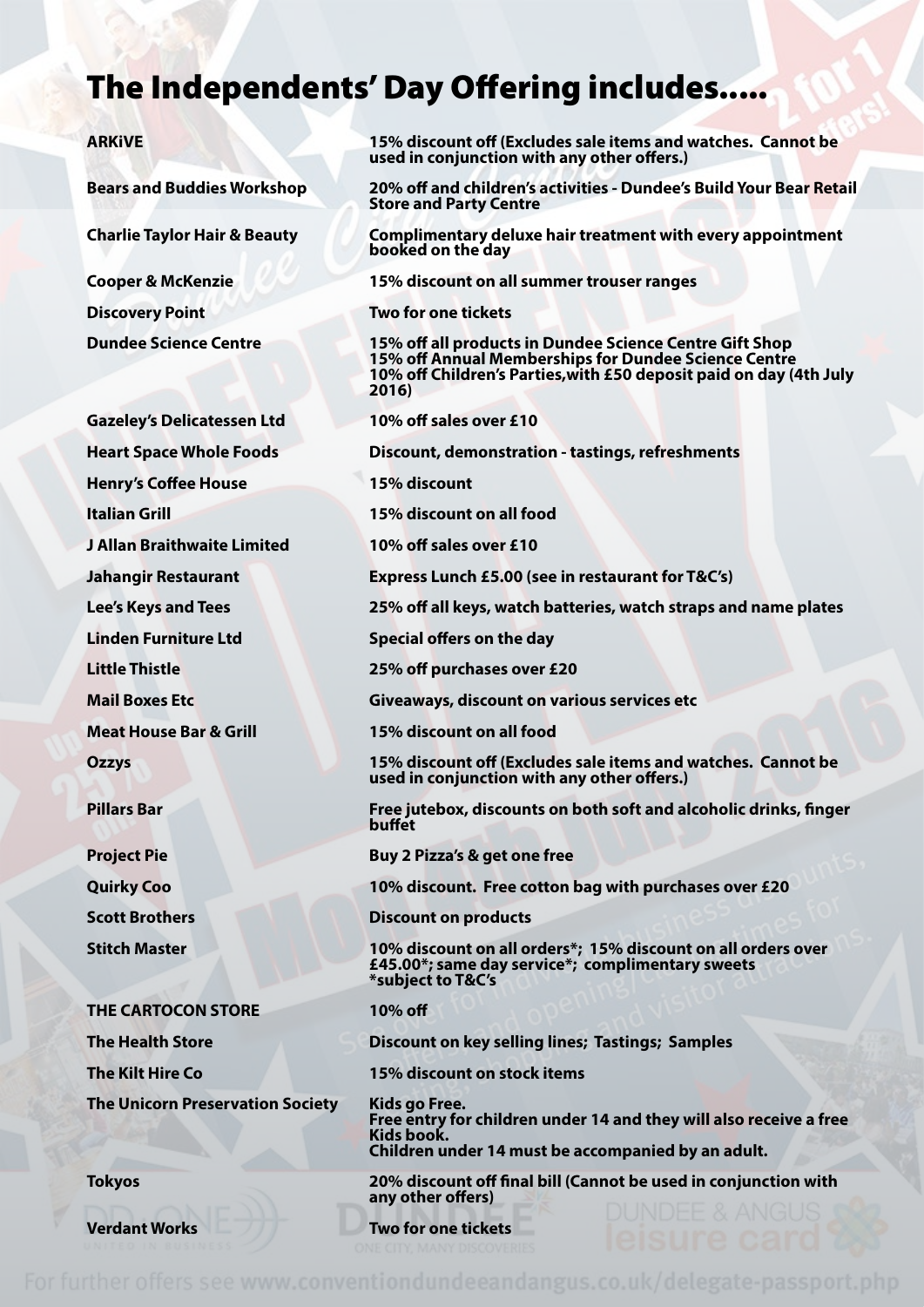# Life Science and Healthcare Experts in Dundee

Life sciences and healthcare experts from all over Europe gathered in Dundee last month to discuss innovations in collaborative healthcare.

Hundreds of delegates attended the 16th annual BioDundee Conference at the West Park Centre.

Among the 21 speakers were Dr Richard Seabrook head of business development in innovations at Wellcome Trust; professor Andrew L. Hopkins chair of Medicinal Informatics at the University of Dundee and visiting professor at the University of Oxford; Fiona Godsman chief executive of the Scottish Institute of Enterprise (SIE);and medical entrepreneur, founder and chairman of Excalibur Group and Arthurian Life Sciences, professor Sir Chris Evans.

Will Dawson convener of Dundee City Council's city development committee said, "More than a decade and a half on from the first ever BioDundee conference the sector continues to play an important part in the city's economy as well as in the wider context of Scottish business, research and innovation.



"The conference itself focusses expertise and attention on the city for two days every year and looked this year at life sciences and healthcare: enterprising business and research should prove to be lively and fruitful."

Delegate sessions included commercialisation and entrepreneurship; enterprising talent; design and a glimpse into the future.

Among this year's highlight was the pitch perfect business innovation competition in which four companies competed in a live pitch in front of a panel made-up of internationally focused Scottish-based investors and entrepreneurs.

The BioDundee Conference is a collaborative event created by the Life Sciences community which brings together people in the sector to present and discuss key aspects of the industry and also showcase examples of excellence and best practice across Scotland.

Including speakers and exhibitors the 130 delegates make the conference worth more than £134,000 to the local economy.

# Taking Pride in **Your City**

**Staff from McDonalds restaurants in Dundee have joined forces with Dundee City Council's Take Pride in Your City campaign and were recently spotted in Caird Park replenishing the bird and squirrel feeders.** 

**The team will revisit the site over the summer and hope to become involved in other community projects.**





# THE PEOPLE'S TOWER **JUNDEE'S ROYAL ARGH**

**French artist Olivier Grossetete made a special visit to Dundee last month to recreate the Royal Arch from 1200 cardboard boxes. The art installation in Slessor Gardens attracted visitors from across Dundee and the surrounding area.**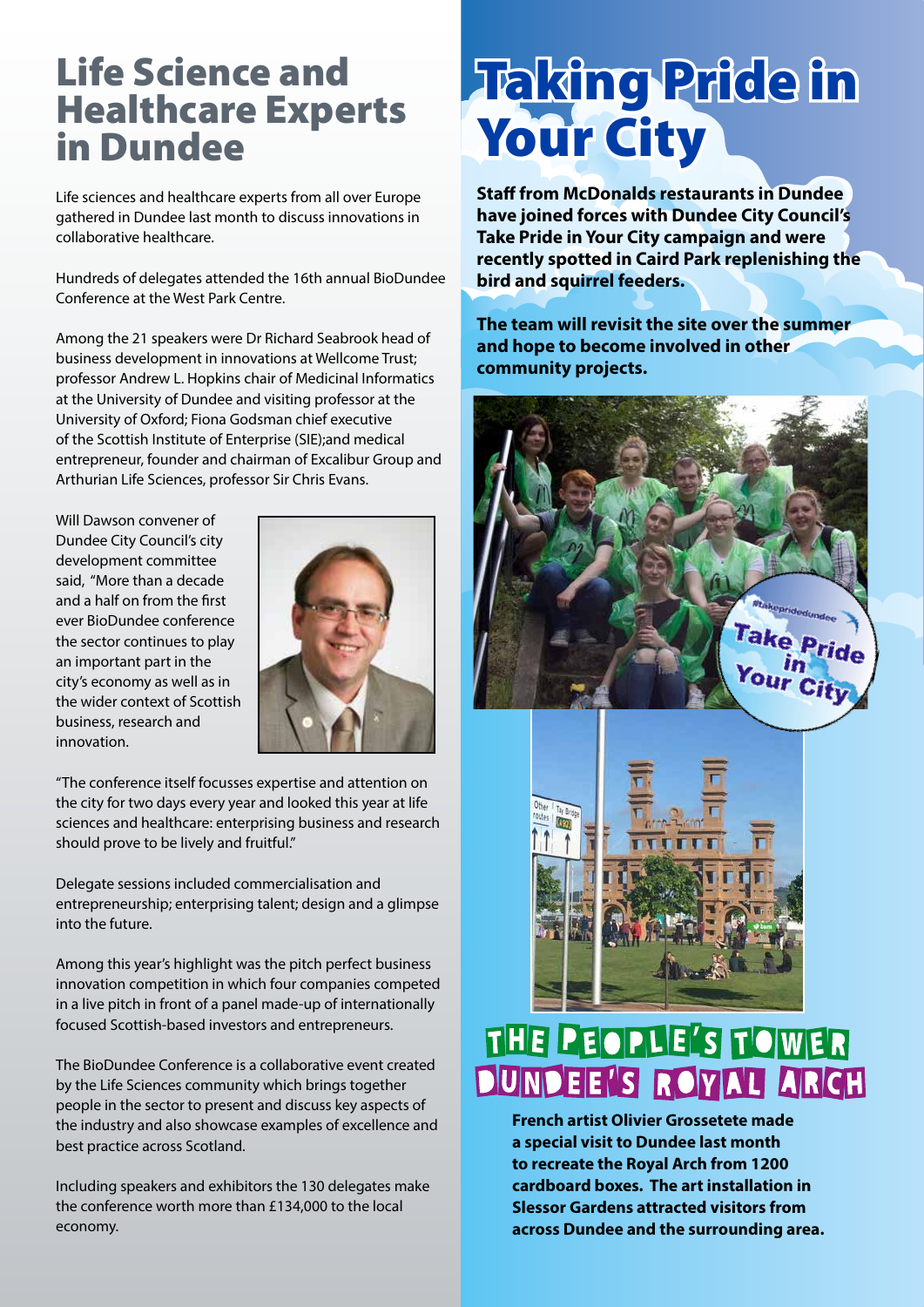

### Courier Business Awards

The 1 July deadline for submissions to the Courier Business Awards is looming so don't delay, get your application forms in today!

For full information on entering, entry forms and further details please visit the website:

#### **www.thecourierbusinessawards.com**

If you have any further queries please contact Kirstene Hair at DC Thomson khair@dcthomson.co.uk

#### **Courier Business Awards Catergories**

- Young Business of the Year
- Social Impact Business of the Year
- Deal of the Year
- Entrepreneur of the Year
- Apprentice of the Year
- Design & Innovation of the Year
- Digital Business of the Year
- Family Business of the Year
- Growth Business of the Year
- Manufacturing Business of the Year
- Retail Business of the Year
- Rural business of the Year
- Science & Technology business of the Year
- Services business of the Year
- Small business of the Year
- Tourism, Leisure & Hospitality Business of the Year
- Business of the Year
- Exporter of the Year

#### Railway Station Concourse Work

A key stage in the development of the new Dundee railway station concourse has been reached with the installation of more than 40 massive support beams.

Weighing in at up to 18 tonnes each the beams will support the new concourse and buildings over the main east coast rail line.

Will Dawson convener of Dundee City Council's City Development Committee said, "Anyone who has taken a train to or from the station in the past few weeks is bound to have seen for themselves the great progress being made on the new concourse and its associated hotel development.

"Within the past few weeks our contractors Balfour Beatty have been cracking on with the foundations for the development, completing substantial piling works in April.

"Recent good weather has been critical in keeping us on programme so that we can install the beams to the timetable agreed with Network Rail that lets work over the tracks take place during the night."

In total more than 500 tonnes of steel is being lifted into place by a giant mobile crane that picks the beams up in pairs to ensure stability.

At up to 38.5m long the 46 beams are only part of the current phase of construction with the lift and escalator pits at platform level progressing well, along with the main building foundations.

Work is still on track for completion early in 2018.

#### Pacific Princess Arrives in Dundee



The Pacific Princess made a visit to Dundee on 13 June as part of an 18 day Fire & Ice cruise package which saw the ship sail from Ft Lauderdale in Florida, up to New York and across to Iceland and France before visiting Dundee. The DD One shuttle bus brought 680 passengers into the City Centre where the tourists ate, drank, shopped and took in some of the museums and galleries.

### City Centre Performing Arts Venue

The High School of Dundee has been given the go ahead to create a £16 million performing arts centre in the former post office in Ward Road.

The new centre will be home to a 300-seater auditorium and include specialist facilities for dance, drama, music and visual arts. It will include a recording studio and a roof terrace for outdoor classes.

Work on the development, designed by architects Page Park is expected to start in March 2017. A bid for Heritage Lottery Funding will take place in the coming months.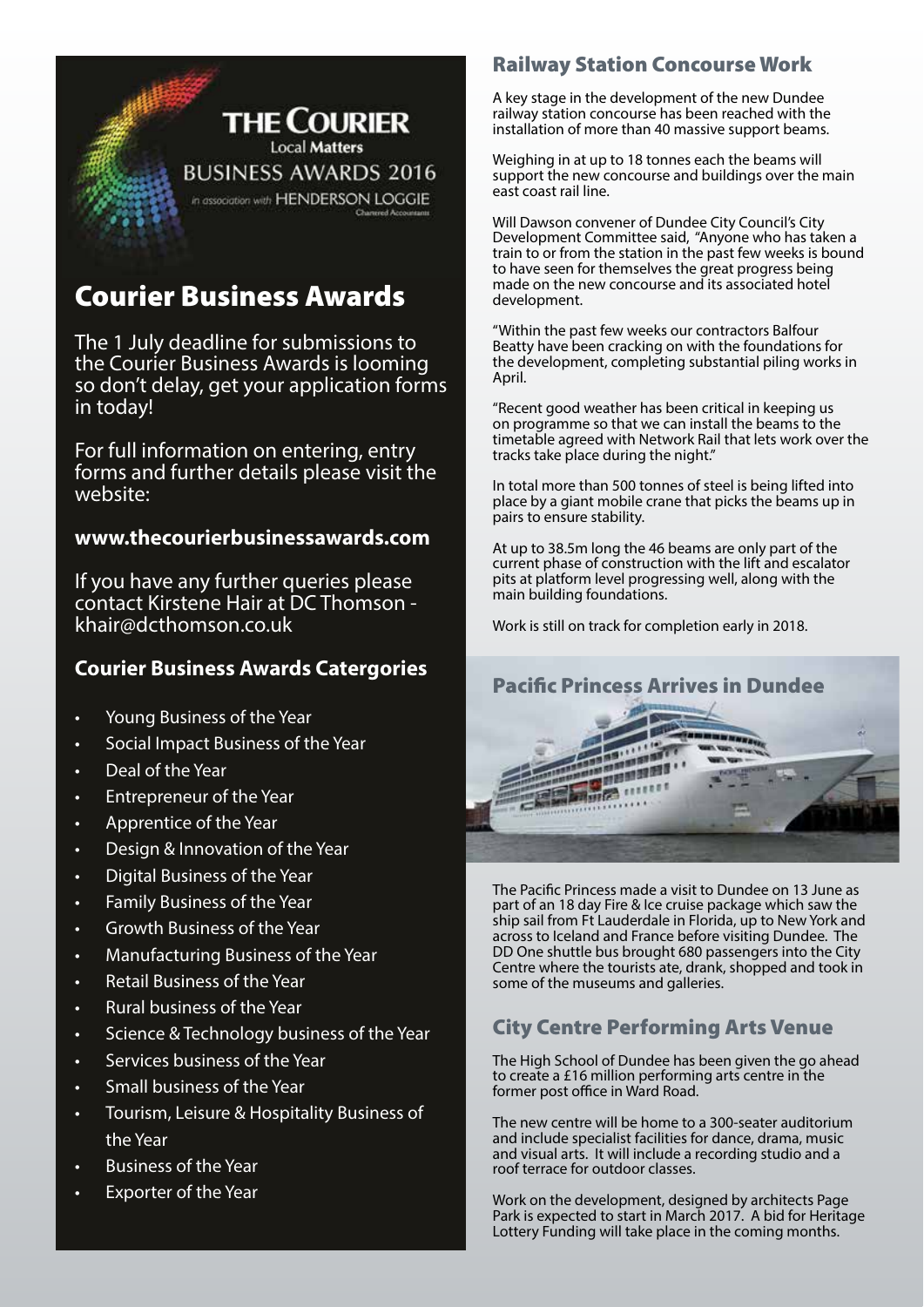### International Yoga Day Celebrated in Slessor Gardens

More than 100 people enjoyed a fantastic free outdoor yoga class with Heart Space Yoga on Slessor Gardens to celebrate the second annual International Day of Yoga on Sunday 19 June.

Despite the threat of rain and the previous weeks awful weather more than 100 people braved the elements, put on their bright clothes, grabbed a yoga mat and headed to Slessor Gardens. Finlay Wilson from Heart Space led the class getting the participants into all sorts of positions to lengthen and strengthen their bodies. At one stage he got them to partner up to move like washing machines which produced a lot of laughter and play into the proceedings. The class lasted for an hour and was followed by refreshments and light snacks courtesy of Heart Space Whole Foods in Exchange Street.

Ian Alexander from Heart Space said, "The event was a great success and we were delighted at how many turned up despite the unpredictable weather. Slessor Gardens is a beautiful space for Dundee to be proud of and we have proven it is a wonderful open space for all sorts of community events and activities and we look forward to it being brought to life over the next few months.''



Finlay Wilson, principle teacher at Heart Space Yoga, said, "International Yoga Day is celebrated all over the world in amazing cities like Paris, Sydney, New York, Barcelona, London and of course Dundee. That was fun, everyone enjoyed themselves and we managed to stay warm with all the yoga moves. It was great to see a lot of new people doing yoga for the first time and we look forward to welcoming them to the studio for more yoga.''

International Yoga Day was declared by the United Nations with the support of 175 countries. The intention of the resolution is to raise the awareness of yoga and its many health benefits.

Yoga can benefit health and is thought to be a safe and effective way to increase physical activity especially in strength, flexibility and balance. NHS UK says there is evidence that regular yoga practice is beneficial for people with high blood pressure, heart diseases, lower back pain, depression and stress.



Overgate and City Centre Management became **Dundee's first Keep Safe Places** in a drive to help vulnerable people when they are out in the city centre.

Keep Safe is a Police Scotland led initiative developed in partnership with I Am Me Scotland to raise awareness and increase reports of hate crime.

Keep Safe works with a network of local businesses to create safe places for disabled, elderly and vulnerable people to go if they are lost, scared, need help or if they are the victim of crime.

Councillor Alan Ross, Convener of the City Council's Community Safety and Public Protection Committee said, "This is a superb development for Dundee and I would like to thank everyone who has been working to set this up.

"I am sure it will offer peace of mind for people when they are out in the city centre."

Businesses who agree to take part in the initiative will be checked by Police Scotland and issued with a Keep Safe Sticker to display in their premises window to let vulnerable people know that they provide a Keep Safe place. If a person goes into the Keep Safe place they may have a Keep Safe card which holds information about their health, how they communicate and contact details of people who can help them. A staff member will reassure the person and ring one of the numbers on the card and/or contact the police if a crime has been committed.

The Dundee Safe Place Initiative has funding from the Rank Foundation, Dundee Community Safety Partnership, the Integrated Care Fund, Dundee Health & Social Care Partnership, and is supported by Police Scotland.